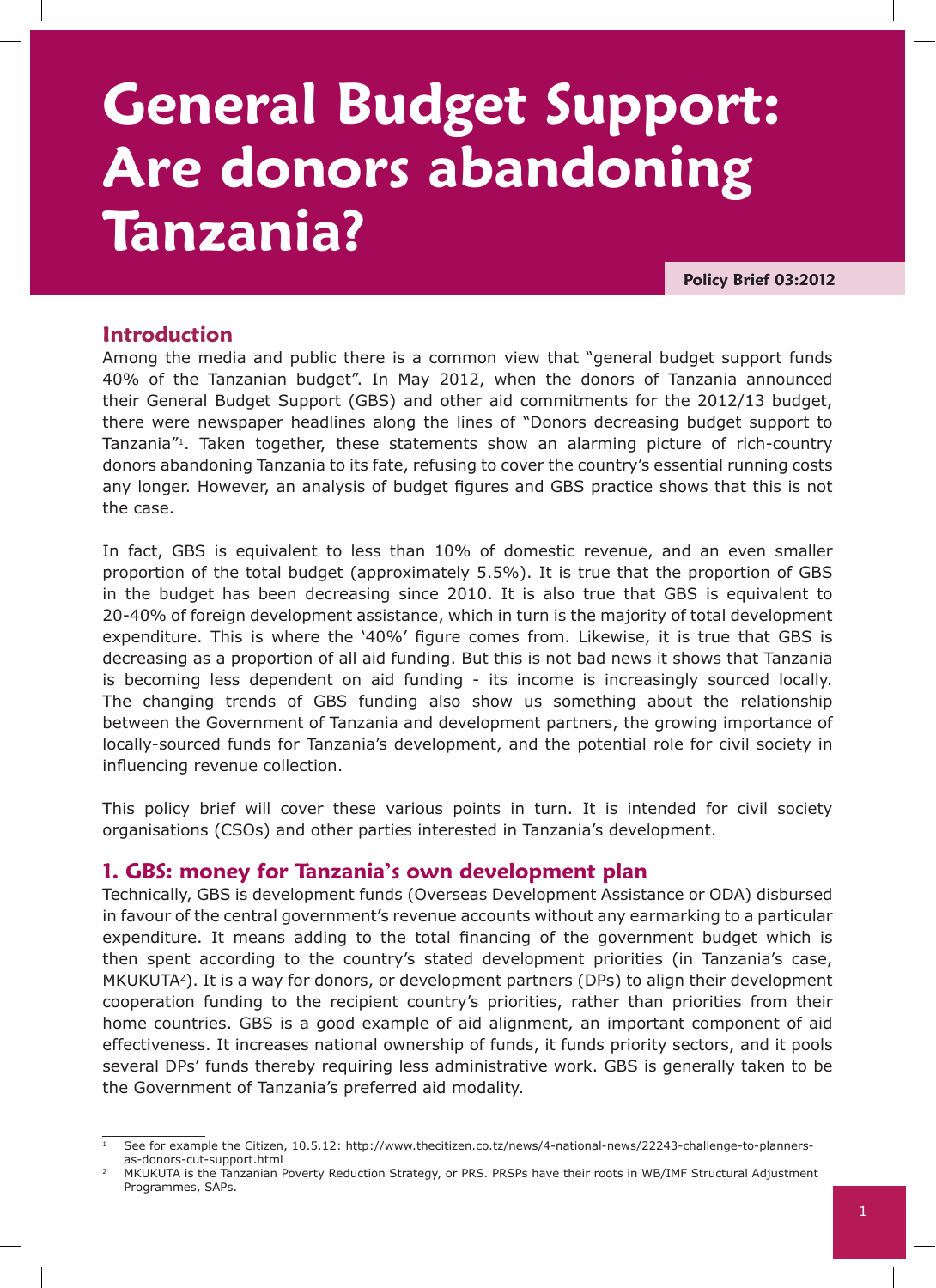Tanzania has been receiving GBS since 2001. The amounts of GBS since FY 2006/07 are shown below in Table 1 (current and constant million USD) and Chart 1 (in constant million USD).

#### **Table 1: Disbursed GBS to Tanzania in current and constant USD.**

*Figure for FY 2012/13 is an estimate***.** 

|                                   | 2006/07 | 2007/08 | $ 2008/09 2009/10 2010/11 2011/12 2012/13 $ |         |         |         |          |
|-----------------------------------|---------|---------|---------------------------------------------|---------|---------|---------|----------|
| Disbursed GBS (current USD)       | 605.930 | 776.106 | 737.781 766.763 534.317 597.047             |         |         |         | 1496.000 |
| Disbursed GBS (constant 2006 USD) | 605.930 | 731.092 | 694.989                                     | 722.290 | 503.327 | 562.418 | 467.232  |

In Table 1, you can see the amounts of actual disbursed GBS in both current USD (how many USD were given that year) and a constant for the USD value for 2006 (to control for American inflation). The actual amount in Tanzania Shillings varies according to the fluctuating exchange rates for different years.

The main trend that stands out in the actual figures (2006-2011) is the relatively constant levels between 2006/07 to 2009/10 of with an average of USD 650 million followed by significant variations in 2010/11 - 2012/13, with the last year indicating commitments.



**Chart 1:** GBS to Tanzania, 2006-2011 (millions of 2006 USD).

It is worth noting that GBS is not the only source of donor money in the budget. In addition to GBS, donors provide sector basket funding, project grants, and soft loans. There are also many other development projects funded by donors that do not show in the budget. GBS itself is also a mix of grants and loans. While the contributions of the World Bank, African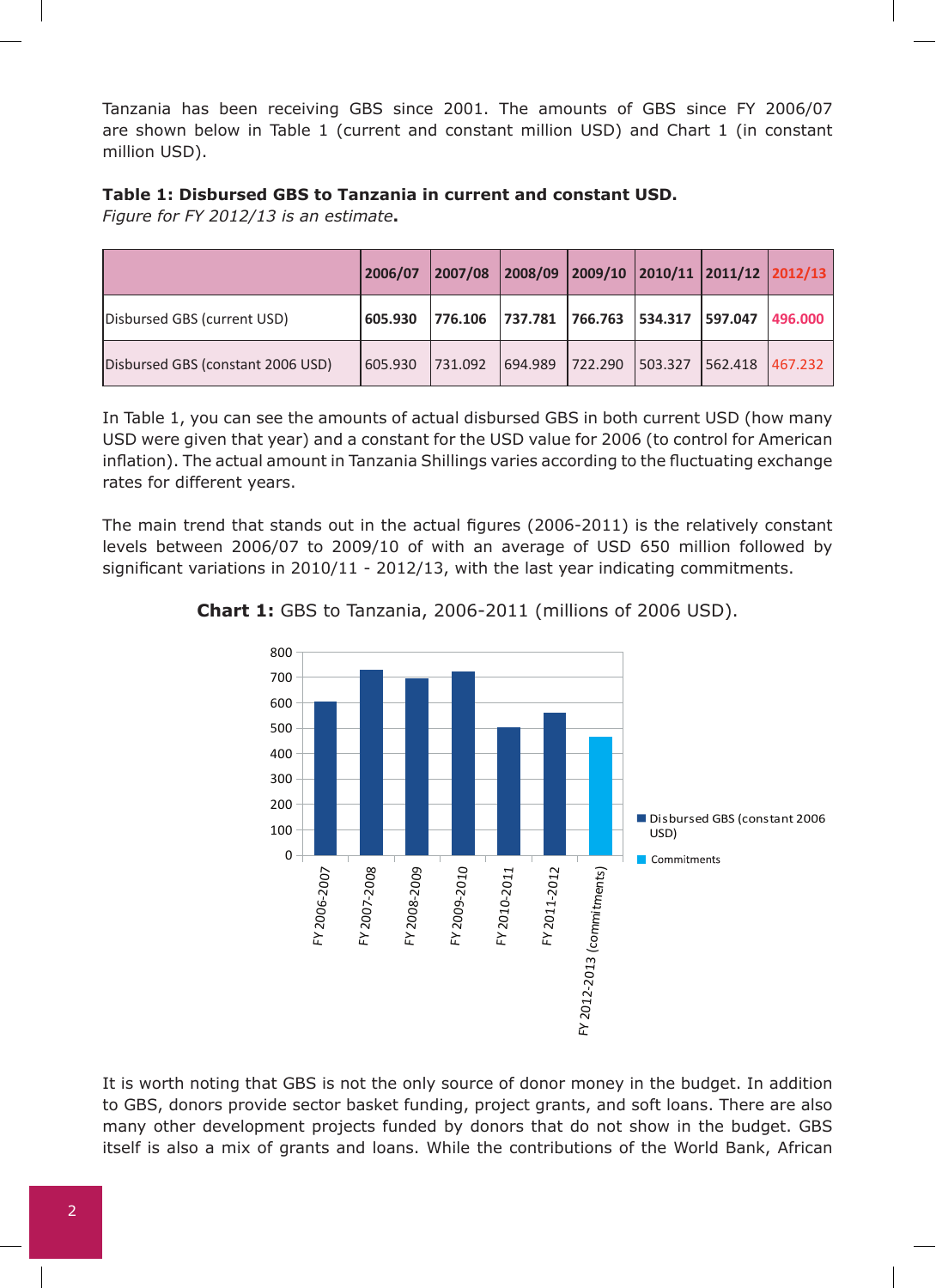Development Bank and Japan are loans, the rest of the commitments fall under the grants category.

#### **2. The GBS donor mix: who are the biggest GBS donors?**

Currently twelve donors give GBS to Tanzania. They are the African Development Bank, Canada, Denmark, the European Union, Finland, Germany, Ireland, Japan, Norway, Sweden, the United Kingdom and the World Bank. Recently the Swiss and Dutch pulled out of GBS. The United Kingdom (DfID) has decreased its GBS and is shifting funds to sector support instead<sup>3</sup>. Finland has indicated that it will decrease the proportion of GBS in its ODA from half to a quarter in the coming years. However, as the total amount of Finnish ODA to Tanzania will rise, the level of approximately 15 million Euros is likely to remain constant<sup>4</sup>.

The chart below, from a report entitled 'A Brief review of the PAF in GBS for Tanzania', shows the varying GBS contributions of the different donors for the period 2001-2010. The World Bank (IDA) and UK are consistently the two largest lenders/donors, together covering 40- 60% of GBS. The European Union comes in third place with a varying level of contributions. In addition, European Union member states Sweden, Finland, Denmark, Ireland, Germany and the Netherlands feature.

**Chart 2:** Development partner disbursements of GBS in billion TSH 2001/02 – 2010/11 - from Claussen & Martinsen (2011) "A brief review of the Performance Assessment Framework" .



While some donors give all their GBS funding based on only very general conditions, others base theirs on different 'tranches'. For example, the European Commission provides 50% of its GBS according to a base tranche with very basic conditions such as: stable macroeconomic conditions, progress on the public financial management process, and the existence of a national development strategy. Their other half, the

<sup>&</sup>lt;sup>3</sup> Interview with Richard Moberly, Senior Economic Adviser, DfID, July 2012

<sup>4</sup> Interviews with Counsellors Tomi Särkioja and Juho Uusihakala, May and October 2012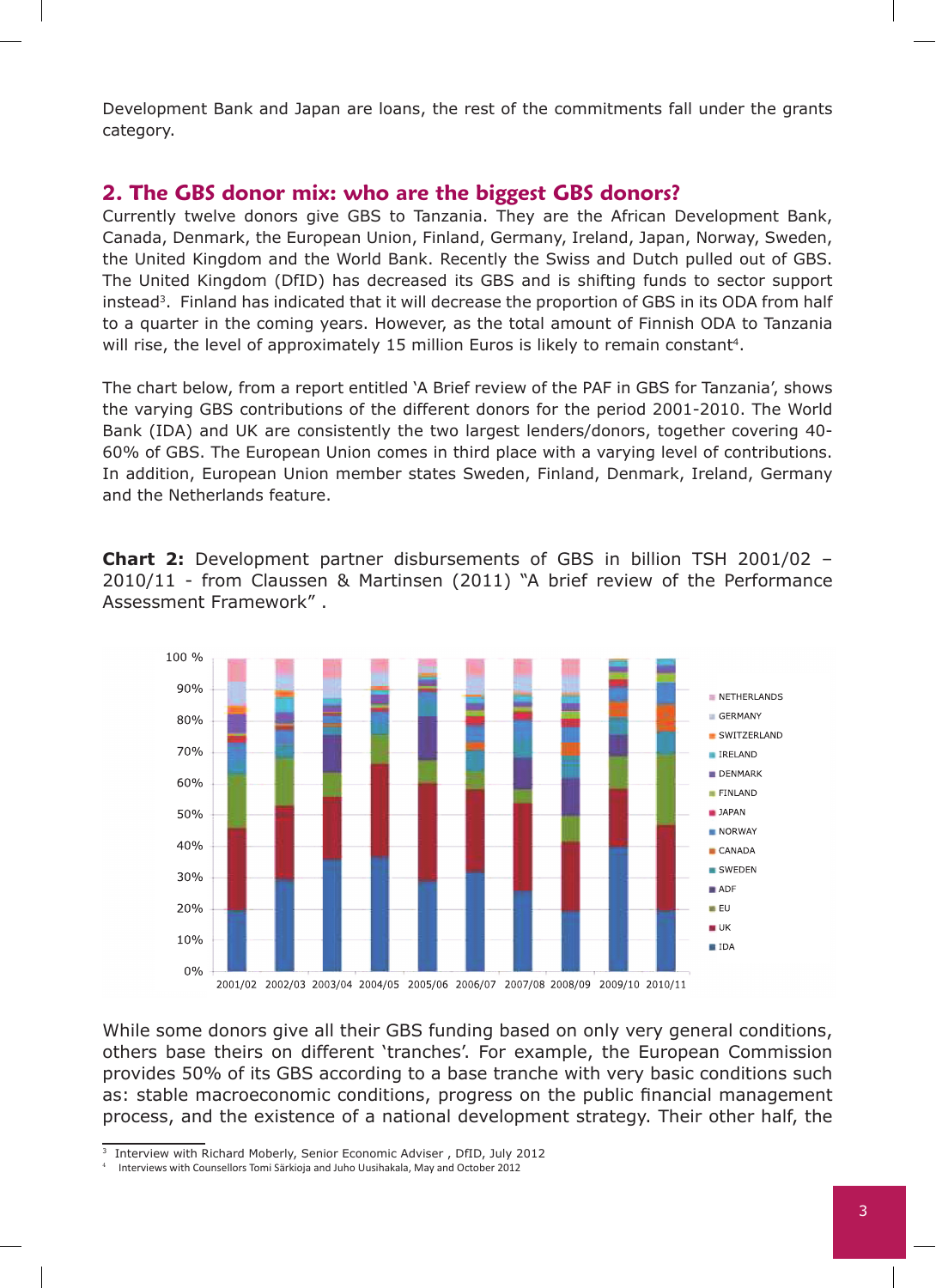'variable tranche', is paid according to prior set specific policy actions. Sweden, the United Kingdom, the European Union, Germany and Denmark all use variable (or performance) tranches. A few examples of performance tranche indicators include actions on education, the Extractive Industries Transparency Initiative (EITI) or corruption. These vary according to each country's interests - a level of conditionality. However, there are recent efforts to harmonise performance tranches and their triggers<sup>5</sup>.

## **3. GBS: stable, but shrinking as a proportion of the whole budget**

By world standards, Tanzania is a country that receives a high proportion of GBS. Typically, over the past years, around 10% of the whole budget was from GBS funding. It is sometimes said that GBS is decreasing. This is partly because the GBS levels were exceptionally high in 2009, when donor commitments were paid in advance ('front-loaded') in order to compensate for the food and financial crises. However, the levels also fell in 2010/11. This was for a range of reasons, which are elaborated in section 6 below. Since then GBS has been fairly stable at about 8-10% of Gross Domestic Product (GDP) levels. The proportion of GBS in revenue simply looks different because the overall size of the budget is increasing, making it seem as if GBS is declining.

Chart 36 and Table 2 below show that GBS (red bars) levels fluctuate from year to year, but remain on a steady level. Meanwhile the whole budget and domestic revenue collection are growing, so GBS becomes a smaller and smaller proportion.



#### **Chart 3:** GBS compared to domestic revenue and the total budget 2006-2012

The chart and table figures are adjusted for inflation. Without controlling for inflation, the current budget is close to 16 trillion; according to 2006 levels, it is only 10 trillion. The calculations have been made using actuals for the years 2006-2011 and the budget estimates for 2012/2013, meaning that the last year is likely to be revised for actuals later. The GBS figures are from the Ministry of Finance, provided originally in current USD and converted to TSH using the exchange rate on the 31.12 of the year in question.

<sup>5</sup> Comment from DfID staff, November 2012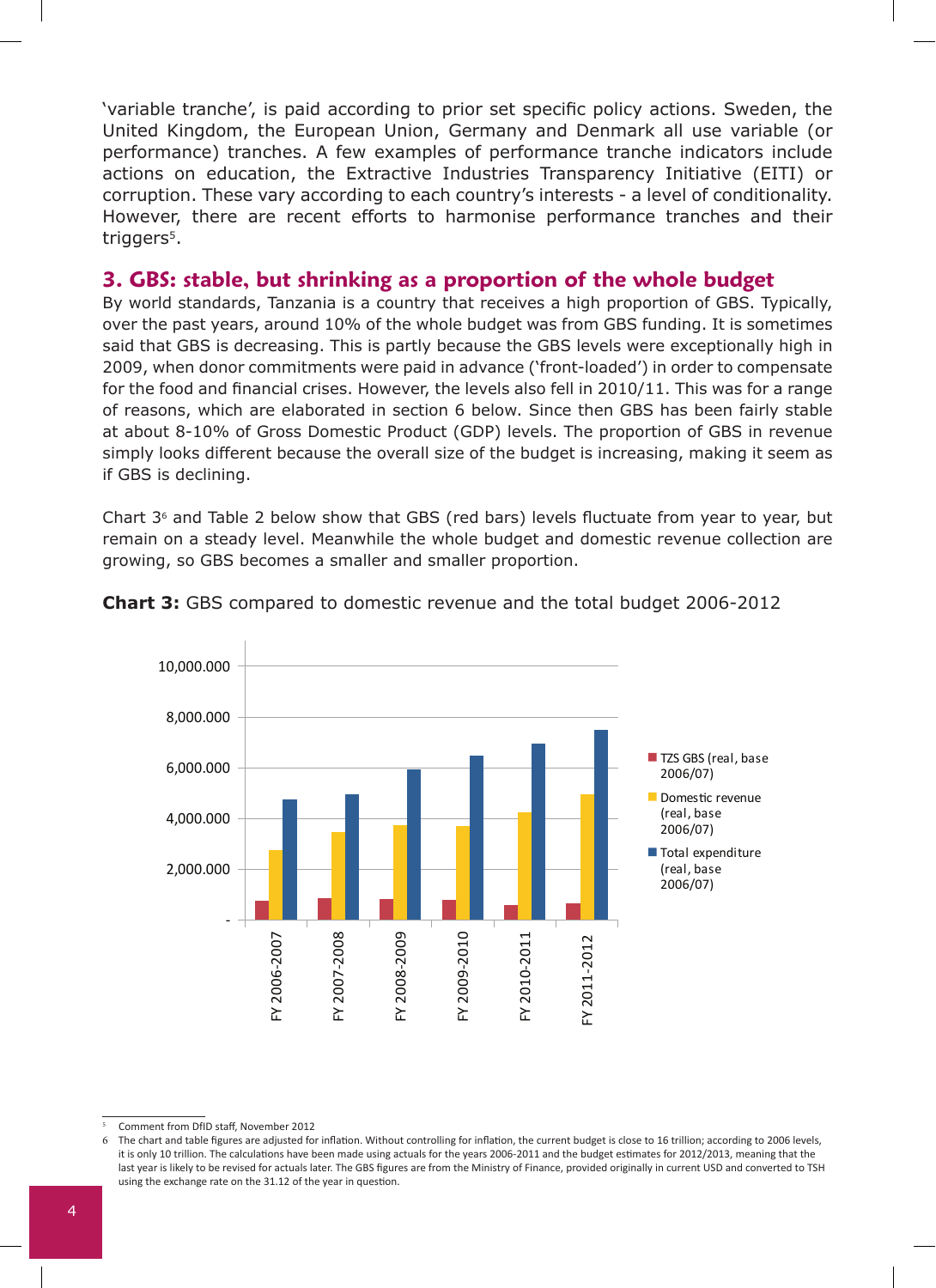The chart shows the development of GBS, domestic revenue and total expenditure from 2006/07 to 2011/127.

The graph shows budget data adjusted for inflation. These amounts are shown according to price levels in 2006. Hence, we can see that both domestic revenue and total expenditure (the whole budget) have been growing steadily in real terms, while GBS has remained fairly steady and low. It is worrying that total expenditure is growing faster than domestic revenue collection. It is evident that GBS cannot be used to cover the spending gap. Non-concessional borrowing has been used for this purpose in the last two budgets.

**Table 2:** GBS compared to domestic revenue and total expenditure, 2006-2011 – in billion Tanzanian shillings (real, base year 2006/07)

|                   | FY 2006/07 | FY 2007/08 | FY 2008/09 | FY 2009/10 | FY 2010/11 | FY 2011/12 |
|-------------------|------------|------------|------------|------------|------------|------------|
| Domestic revenue  | 2,739      | 3,451      | 3,742      | 3,689      | 4,228      | 4,952      |
| Total expenditure | 4,761      | 4,947      | 5,936      | 6,469      | 6,958      | 7495       |
| <b>TZS GBS</b>    | 764        | 845        | 823        | 777        | 578        | 651        |

According to the 2012/13 Budget Speech, domestic revenue will be Tanzania Shillings 9,077 billion and GBS will be 842 billion (using an optimistic exchange rate to convert the commitment of \$495 million<sup>8</sup>). Hence, GBS is equivalent to less than a tenth of domestic revenue collection (9.2%). It is 5.5% of the total budget of Tanzania Shillings 15.119 trillion.

*How much money is involved in all budgeted development aid?* In the 2012-13 budget estimate, the total revenue from grants (Aid) and concessional loans is Tanzania shillings 3,156 billion. Of the amount, Tanzania shillings 842 billion (26%) is GBS -equivalent to about a quarter of total revenue from grants.

#### **4: Foreign money (GBS) compared to domestic revenue**

Another interesting trend in the budget figures shows the steady growth in domestic revenue (the yellow bars in **Chart 2**), which is outpacing the more or less stable GBS. Even though this includes government borrowing from domestic sources (not only taxes and non-tax revenue), it shows an encouraging focus on self-sufficiency in relation to GBS.

In the coming years the Government of Tanzania can increase this independent revenue. One prime way of doing so would be by decreasing the tax incentives to investors which are currently causing enormous revenue loss. It is reported in "Tax Competition in East Africa: A race to the bottom? Tax Incentives and Revenue losses in Tanzania" that tax incentives to companies cost the country **a minimum** of Tanzania Shillings 381 billion (USD 174 million) **a year** - one third of the amount of GBS in 2012/13. All Tanzanian tax exemptions and incentives combined may cost the country up to TSH 1.8 trillion a year, that is, more than double the amount of GBS. Revising the tax incentives regime could swing the Tanzanian budget from

<sup>7 2012-13</sup> is not shown because the budget estimate in the budget speech is fairly unreliable and won't be easily comparable to the previous years' data.<br>Analysis based on yet-to-be-published actual budget figures (as opposed to the budget speech) put the 2012-13 amount

of GBS at 628 billion TSH.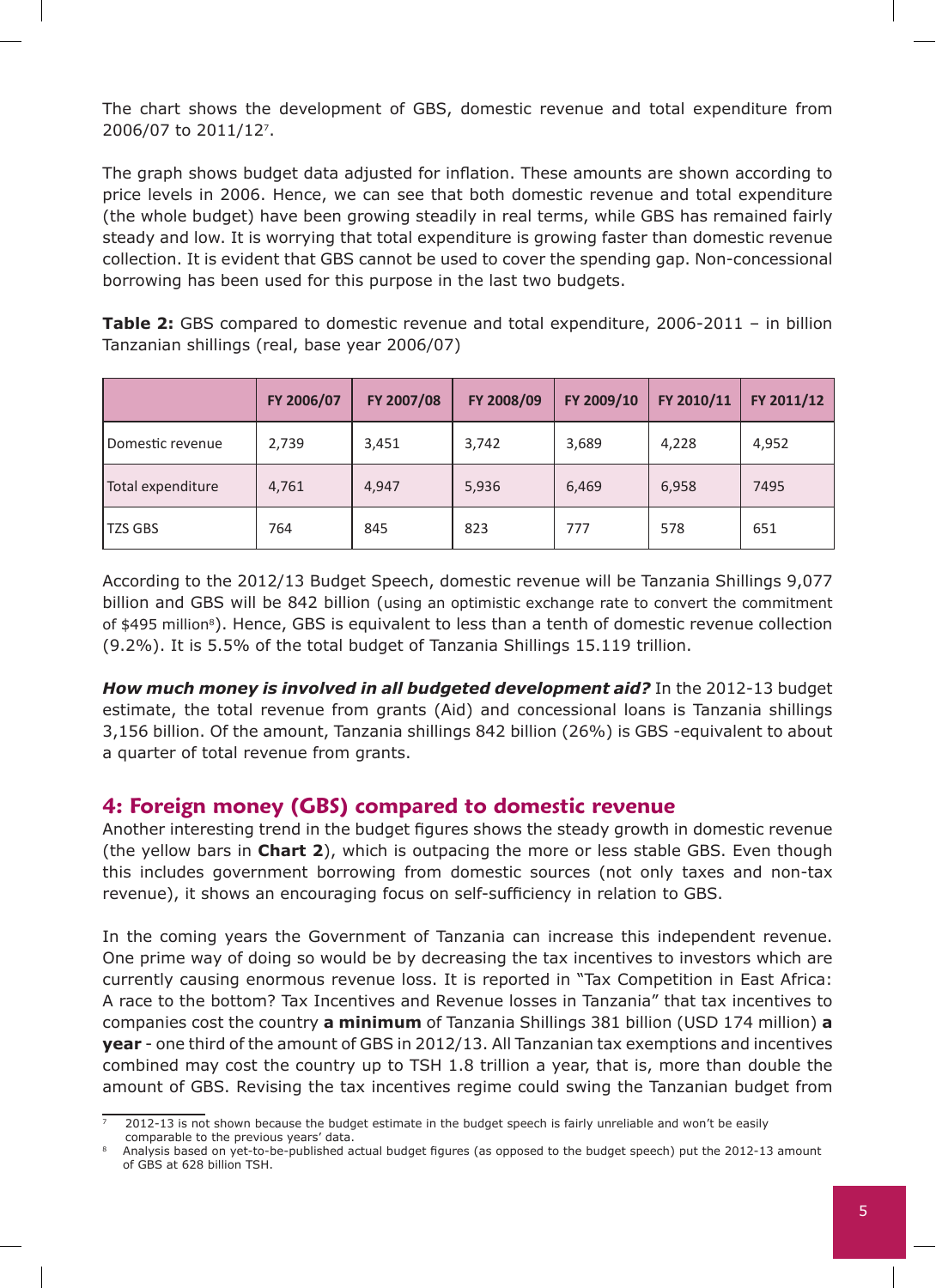a deficit to a comfortable surplus. IMF research shows that tax incentives are not even the main reason for foreign investors to choose to invest in a country. Good infrastructure, low administrative costs in running businesses, a stable political situation and predictable macroeconomic policy are all more important considerations for investors<sup>9</sup>.

The Government of Tanzania is making progress by continuing to scrutinise existing mining contracts. In future it stands to benefit if it implements the Tax Justice Network-Africa recommendations on tax exemptions and incentives, revising existing investments and by putting in place a solid policy and legal framework for making sure citizens benefit from its future natural gas investment.

#### **5. GBS in grants: Donors are increasingly using other aid instruments**

Chart 4 below shows GBS as a proportion (percentage) of total grants in the red bars. 'Grants' means all the concessional development aid that is paid by donors to the Tanzanian central government. In addition to GBS, this means direct funding to sector budgets, soft loans, and projects that are channelled through the Ministry of Finance.10





Since 2006 GBS has been fluctuating in relation to total grants in the Tanzanian budget. Chart 4 shows that GBS was equivalent to a large proportion of grants between 2006 and 2010. In 2006/07 and 2008/09 GBS was close to 80% of all grants, following the idea that donors should pool their funds and support the Tanzanian development strategy in general rather than earmarking funds for specific expenditures. GBS dipped close to half (57%) in 2007-08

10 Some projects and bilateral project funding to NGOs and UN agencies is also not shown in the budget, so 'grants' does not cover all development cooperation funds in Tanzania.

<sup>&</sup>lt;sup>9</sup> "Tax Competition in East Africa: A Race to the Bottom? Tax Incentives and Revenue Losses in Tanzania" pp. 2-4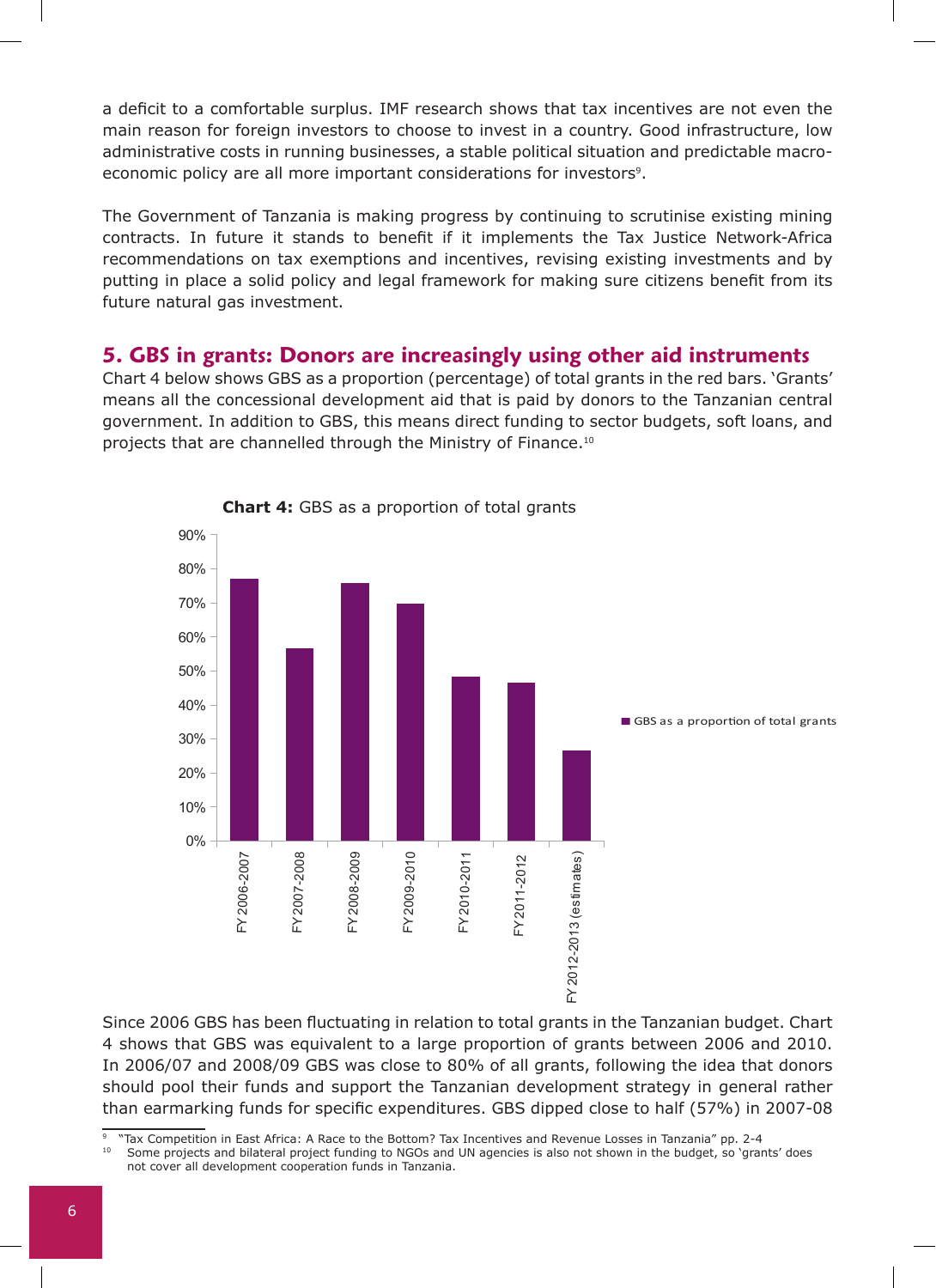and fell below half in 2010-11. In 2011-12 and 2012-13 the budget estimates predict that GBS will be at a very low level in the grants mix - below  $30\%$ <sup>11</sup>. This analysis does support the idea that donors are moving away from GBS as an aid instrument. Why they are doing so is discussed below in section 6, Changing opinions on GBS.

**Table 3: GBS compared to total grants - TSH figures and GBS as a proportion of the above.** 2006-2013 - billion current Tanzanian shillings (not adjusted for inflation). 2012-13 figures are estimates.

|                                                               | <b>FY</b>  | <b>FY</b> | <b>FY</b> | <b>FY</b> | <b>FY</b> | <b>FY</b> | <b>FY 2012-2013</b><br> 2006-2007 2007-2008 2008-2009 2009-2010 2010-2011 2011-2012 (estimates) |
|---------------------------------------------------------------|------------|-----------|-----------|-----------|-----------|-----------|-------------------------------------------------------------------------------------------------|
| Total grants                                                  | 992.100    | 1,573,200 | 1,245.600 | 1,405.300 | 1,627,400 | 2026.00   | 3,156.70                                                                                        |
| GBS as a proportion of<br>total grants                        | <b>77%</b> | 56%       | 75%       | 69%       | 48%       | 47%       | 26%                                                                                             |
| GBS in TSH-Exchange rate<br>$\vert$ as at 31.12 (billion TSH) | 764.5      | 890.4     | 944.6     | 981.7     | 785.4     | 944       | 783                                                                                             |

The declining proportion of GBS in relation to total grants shows that donors are increasingly earmarking their funds and channelling them to specific areas, rather than letting the Government of Tanzania choose where to invest the aid money in line with its development strategy. The following section discusses the reasons for this including; the lack of tangible poverty reduction, lack of progress on policymaking and implementation, the damage to Tanzania's reputation brought by corruption scandals, followed by the financial crisis and the rise of conservative politics in donor countries.

## **6. Changing opinions on GBS**

GBS has been used in Tanzania since 2001. Originally, when GBS was the new trend in development aid, it was envisaged that most development aid would be channelled through GBS. In principle, GBS is still the donors' and the Ministry of Finance's favoured aid instrument. In DfID and Irish Aid's joint country programme evaluation for 2004/05 to 2009/10 states that "*It is inconceivable that such a significant contribution to spending [in priority service provision areas] could have been made through other aid modalities*"12. According to several donor respondents<sup>13</sup>, GBS dialogue also provides a valuable - and rare - forum for DPs and the Government of Tanzania to discuss important overarching policy issues.

However, as seen in the statistics, the GBS levels have been decreasing in recent years. Several donors have also announced that their future GBS contributions will remain at current levels or decrease. The reluctance to channel more funds through GBS is caused partly by the lack of progress on poverty reduction, partly on the climate of a continued lack of improvements in governance, and partly by changing political and spending priorities in donor countries.

The most noticeable sign of the decrease was the dip in the 2010/11 GBS levels from 2009/10. There are several reasons for this. First, the EPA corruption scandal was revealed in 2007/08 affecting GBS commitments for 2008/09 when two donors held back their performance tranches. But 2008 also saw the worldwide food crisis, which prompted donors to give extra

<sup>11</sup> However, the budget estimates for 2011-12 and 2012-13 are likely to be on the high side - the figures up to 2011 are based on actual expenditure.<br>
12 Joint Irish Aid and DfID country programme evaluation Tanzania 2004/05-2009/10, page VI<br>
13 Various discussions about CBS with donors and apply the 2010-2012

<sup>13</sup> Various discussions about GBS with donors and analysts, 2010-2012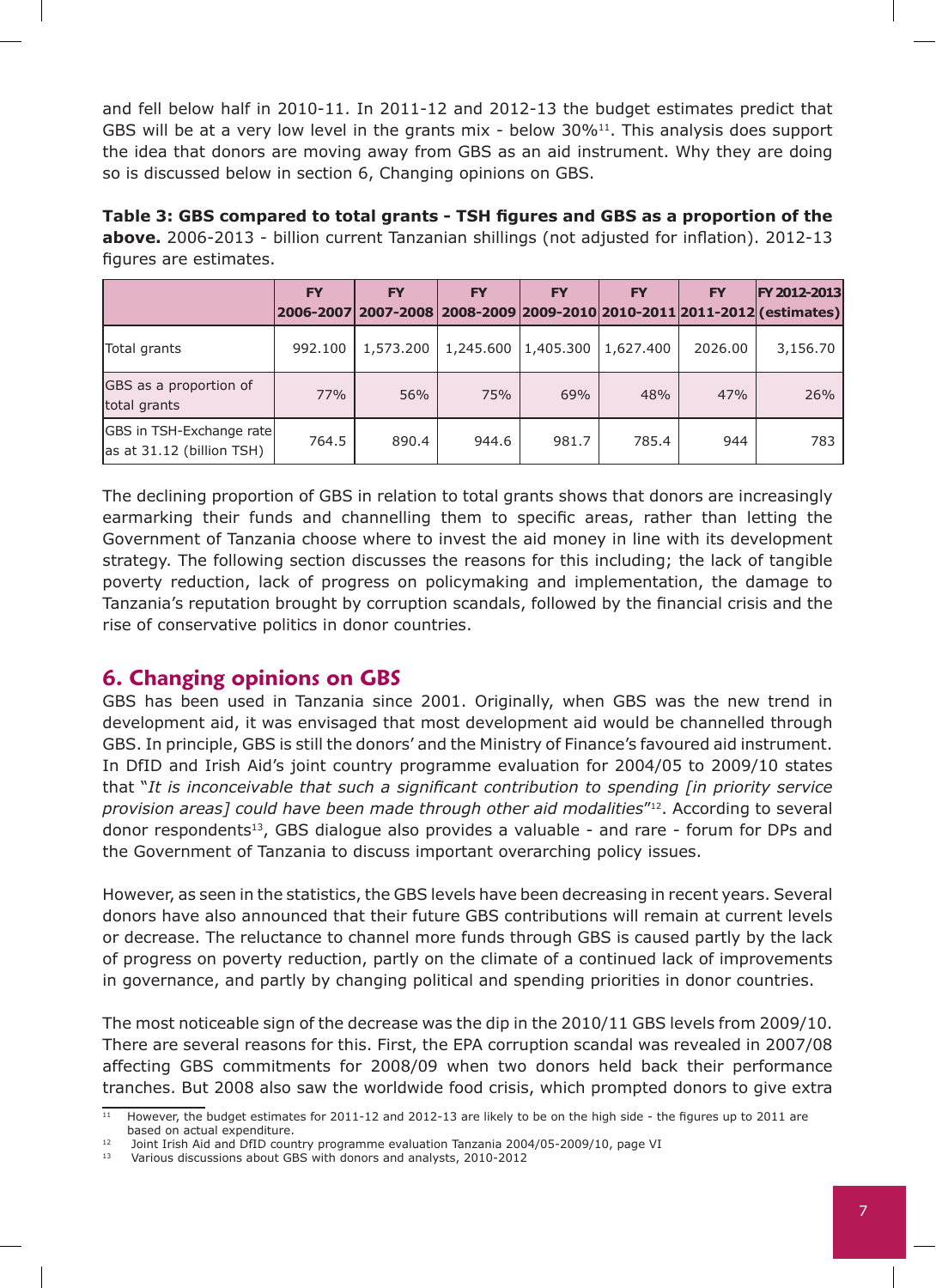funds by "frontloading", i.e. paying 2010 commitments in 2009. These two trends balanced each other out for 2009/10. The reasons for the decrease in 2010/11 were that one GBS donor, the Netherlands, pulled out in 2009, while commitments of some remaining donors also decreased. DfID and Irish Aid both remained GBS donors after their 2009 evaluation report which stated that "quality, efficiency and equity issues need to improve" (*p.7*). After this, GBS has come back down to its planned levels, although because of its rise in 2009, it appears to be declining more<sup>14</sup>.

Another reason for the lack of continued investment in GBS is the increased pressure in the development sector for value for money and results-based management. The main aim of GBS is to reduce poverty. But the question here is 'Does it do so?' It's next to impossible to say whether the persistently high poverty levels in Tanzania are linked to GBS levels but it is clear that, at least, income poverty is not decreasing. Recent and on-going GBS evaluations by the EU and DfID-Irish Aid also do not show that it contributes to a decreasing level of poverty. The DfID- Irish Aid evaluation from 2010 states that "However, GBS has not led to improvements in the quality or efficiency of services<sup>15"</sup>. Despite that, GBS is just one among several aid instruments supporting public expenditure. If poverty levels were to decrease as a result of GBS it can equally be stated that project aid as well as the use of government tax and non-tax revenue has not led to poverty reduction.

The same evaluation is also cautious about GBS's effect on government accountability. It reports that "Whilst GBS has been successful in providing increased discretionary funds to high priority areas, increases in democratic accountability through programmes designed to complement GBS have not been achieved and GBS has had limited impact as an instrument of policy leverage<sup>16"</sup> (p. VI). Hence, while GBS - and government spending overall - have not made a dent in income poverty, the situation is made worse by the perception of increasing profligacy in the budget (such as budgets for allowances and workshops that don't improve the quality of life for citizens). Even if there is no obvious corruption or scandal taking place, several donors probably concur with the DfID-Irish Aid evaluation's conclusion that for GBS to be effective, it requires "better policymaking, budget formulation and budget scrutiny" and that in the absence of these fundamentals, there is no commitment to at least increasing GBS. The question here is whether the same conclusion applies to any form of aid in support of the government budget, be it tied to specific expenditure or provided as a general contribution to the budget (GBS)?

At the time of writing this brief, a fresh GBS evaluation commissioned by the EU is taking place for Tanzania and its results are expected in March 2013. The same evaluation has already been undertaken in Zambia, Tunisia and Mali. One key finding is that, as the British and Irish found three years ago ("*a limited impact as an instrument of policy leverage*"), 'you can't buy reforms'. GBS only works for supporting areas where there is already government commitment. However, the EU evaluations in other countries do show that GBS increases spending on social services and leads to positive, continuous and predictable improvements. The question is whether the political will exists in Tanzania to turn economic growth into benefits for the majority population. The issue of policy leverage (conditionality) to support this is discussed in the next section.

 $\frac{14}{15}$  The summary on donor perceptions is gathered from interviews with GBS Development Partners in 2010, 2011 and 2012.

<sup>&</sup>lt;sup>15</sup> Joint Irish Aid and DfID country programme evaluation Tanzania 2004/05-2009/10, page VI<br><sup>16</sup> ibid 16 ibid.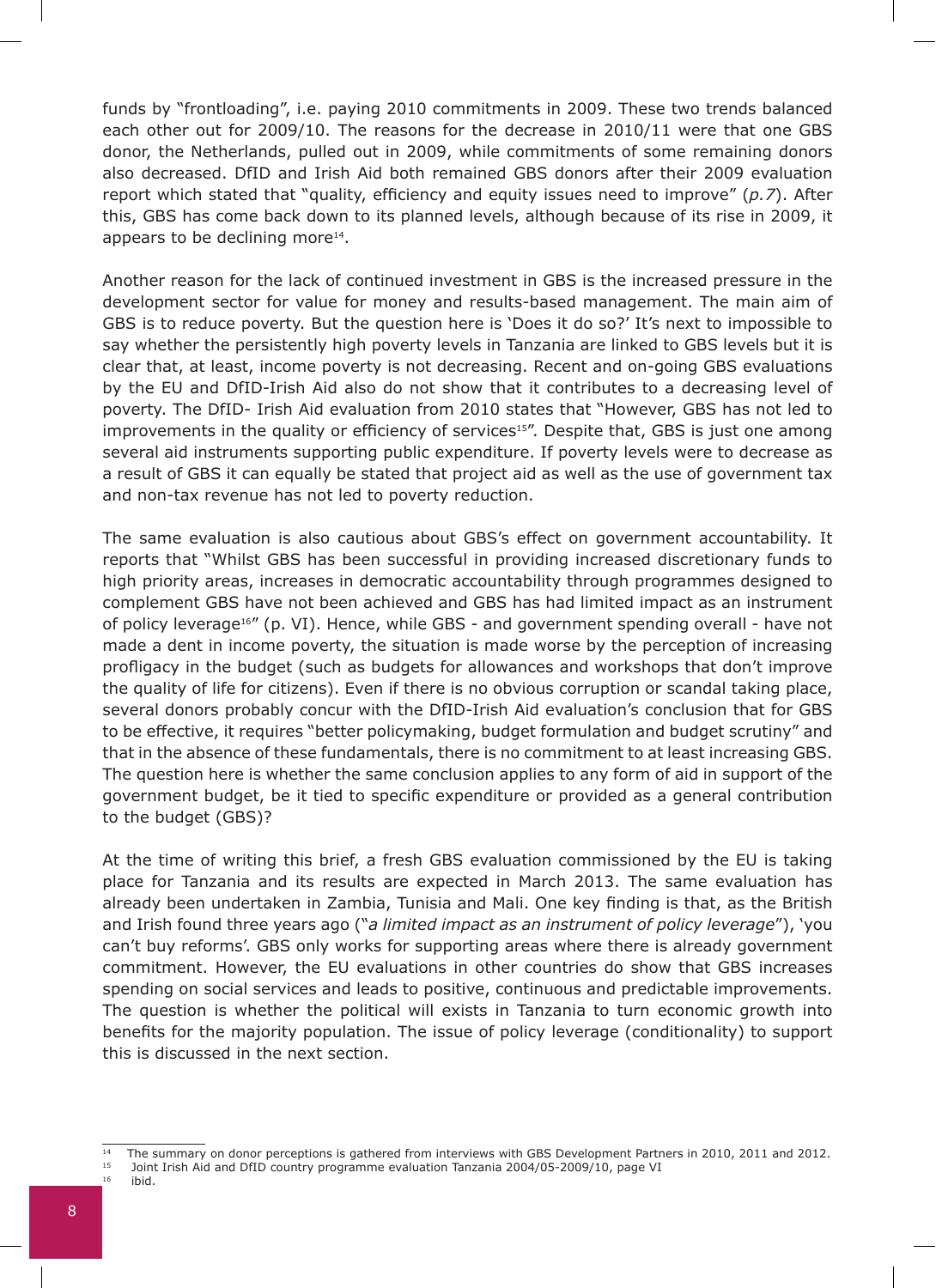#### **7. GBS - more or less conditionality?**

GBS demands trust in the goodwill of the recipient government. Originally it was intended to strengthen the competence and accountability of recipient governments by making more use of their own systems, hence strengthening the financial management skills involved. It was also seen as a step away from donor conditionality, since funds would be pooled to help achieve the country's overall development strategy and not donor-specific favourite projects. Therefore donors' control of the funds ends when money is transferred to the Ministry of Finance. During such a time as the Government's commitment to equity, redistribution and good governance is unclear, this creates a contradiction between donors' desire to support Tanzanian development and to support Tanzanian government autonomy. Hence there are technocratic monitoring instruments to create checks and balances for GBS funds. There is a complex monitoring framework, which includes the Performance Assessment Framework (PAF), the Public Expenditure Review (PER), and various sector indicators. Currently, GBS functions best in countries with robust and well-functioning governance institutions. In Tanzania the process around tracking GBS progress regularly causes tensions in DPgovernment relations.

As mentioned above, the DfID-Irish Aid evaluation report from 2010 states that GBS "*has had limited impact as an instrument of policy leverage*" (p. VI). According to a respondent at the European Commission, this is in many ways the opposite of how GBS (and ODA in general) is perceived in donor countries. Hard-line politicians may assume that aid is a useful conditionality instrument<sup>17</sup>. Such groups and political parties have gained power in many European countries in recent years. Partly because of this pressure for results and conditionality, many DPs may prefer to move their funding into stand-alone projects where it is clearer how the money is spent but such projects are mostly small-scale and difficult to fit into a coherent national development strategy. Furthermore, project aid serves to save the government money for the particular project and accordingly does not change government overall spending (*fungibility* of aid). This trend of 'projectisation' is real but, according to experts, it is unlikely that the development sector will turn all the way back to one-off projects. A more likely scenario is an increased funding focus on more clearly delineated issues but still at the central government level.

#### **8. Complex tools to implement a simple idea**

On the DPs' side, harmonising their priorities is an on-going journey. At one point in time the Performance Assessment Framework (PAF) was considered to be bloated with far too many indicators. Rather than focusing on the key indicators that are important to all donors. It became a collection of every indicator that was important to any donor and 'harmonising' meant adding more, rather than cutting down. The PAF was criticised, among other things, for including conditions that were deemed very important in one year, but dropped the next year, and indicators whose non-fulfilment had no consequences. A question asked was at a point in time was "*If the indicator was not that important, why include it in the first place*?" The mix of these conditionalities and tranches resulted in a mixed message to Government that often made it difficult to understand the actual impact of not delivering on the conditions. It became complex therefore to understand which condition results in disbursement from which donors and what amounts they would then disburse.

Additionally there was a feeling that GBS discussions and the GBS annual review became a list of complaints as progress on each indicator was queried. As a result, discussions were

 $17$  Interview with European Commission in Tanzania, on 20.6.2012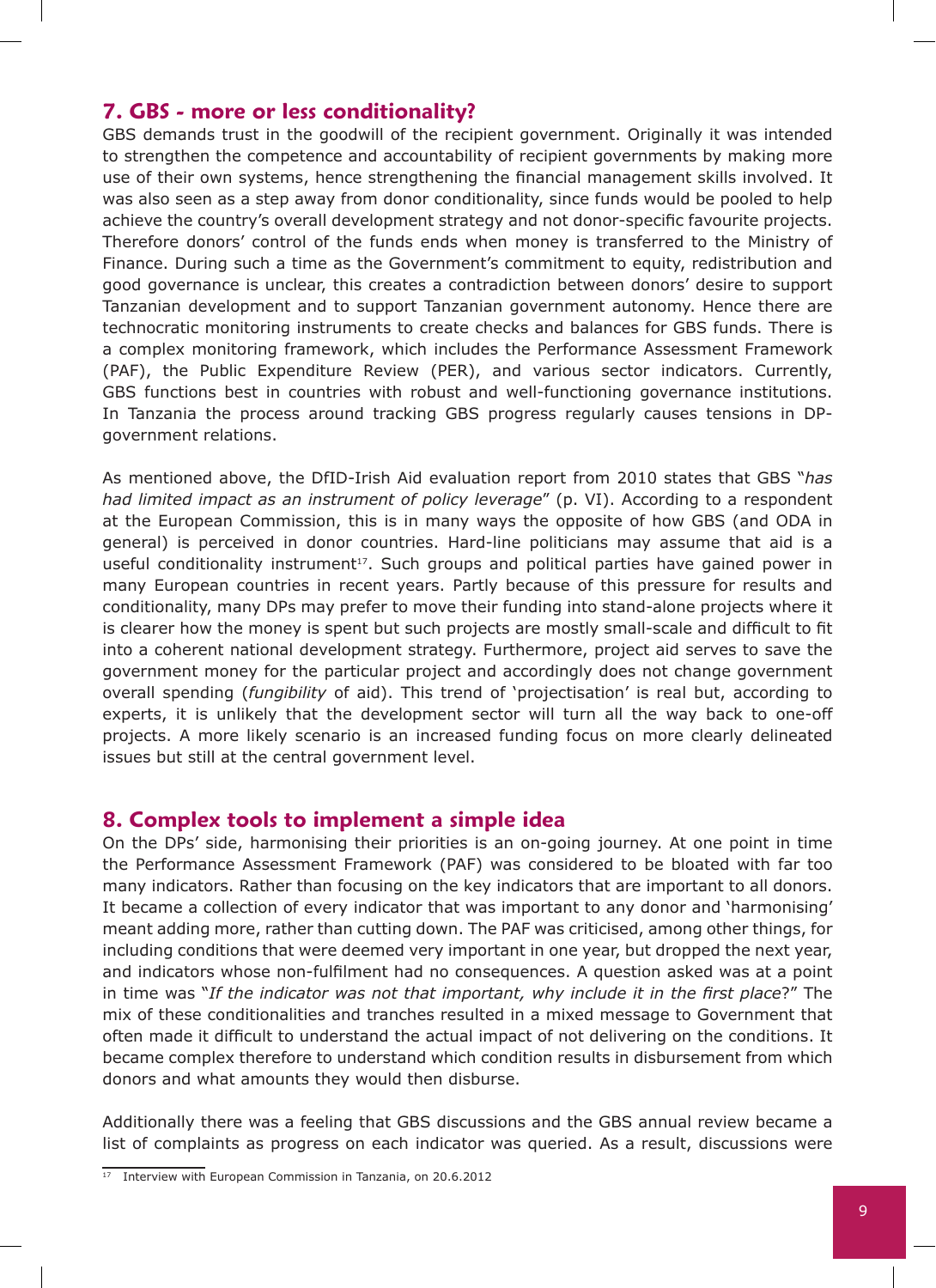not as constructive as one might wished<sup>18</sup>. Arguably, attempts by DPs to tighten PAF control in the past have been counter-productive to fostering dialogue and cooperation<sup>19</sup>. However, the DPs recognise these challenges and are persistently working to address them.

Accordingly, the PAF for 2012 has been changed. Mainly, the number of indicators has been reduced but some new ones have been brought up. One new indicator is linked to following-up unresolved Controller Auditor General (CAG) queries as an "*Action on Outstanding Matters*" from the preceding 2 years. In addition, donors have added a condition for themselves to speed-up the disbursement of GBS funds. The main change however is that the PAF now covers three years rather than being renegotiated year by year, which will allow a longer timeframe for achieving targets.

## **9. Conclusion**

Corruption scandals like the External Payments Account (EPA) embezzlement, lack of convincing efforts for poverty reduction, negative CAG reports and experiences of public financial management problems combine with harder economic and political times in OECD countries to dent traditional donors' willingness to fund the Government of Tanzania directly. However, the setbacks in GBS are less relevant for the revenue of the Tanzanian budget now than they have been in the past. The proportion of GBS in the budget and in proportion to domestic revenue is declining. Tanzania is becoming less and less reliant on aid from traditional OECD donors because of exploiting its own natural resources and receiving investment from new donors. It is often said now that *'Tanzania is not a poor country'*. But as long as Tanzania does receive aid, general budget support is still a useful and Tanzania-centred method for delivering that aid.

But **where are the Tanzanian people in this**? We have seen that the aim of GBS is poverty reduction yet its benefits are mostly seen in an increase in social services spending while poverty remains unchanged. The discussion forum of GBS is lacking in good faith. Budget support answers to two of the five pillars of aid effectiveness: donor harmonisation and alignment with country systems. Another pillar, Democratic Ownership, can be achieved if citizens and civil society get involved in scrutinising the revenue side of the budget. Civil Society Organisations and parliamentarians have started getting involved in recent years, but civil society involvement still needs more dedication, focus and strategy. The GBS arena maybe a good place for civil society to practice its role of reminding decision-makers and DPs about their responsibilities to the people, since it will need to do so much more forcefully in relation to extractive industry investments soon. After all, the major share of spending by the government stems from the taxes imposed on the citizens of Tanzania and NOT the citizens of donor countries. Tax exemptions granted by the government on utilisation of the Tanzanian citizens' national property and resources often benefit foreign investors and government officials rather than the population these politicians were elected to serve. The following recommendations may help make the most of general budget support to Tanzania.

<sup>&</sup>lt;sup>18</sup> Interview with EC officials as above; GBS Annual review 2011; Claussen & Martinsen 2011

<sup>19</sup> Op.cit and DfID - Irish Aid evaluation 2010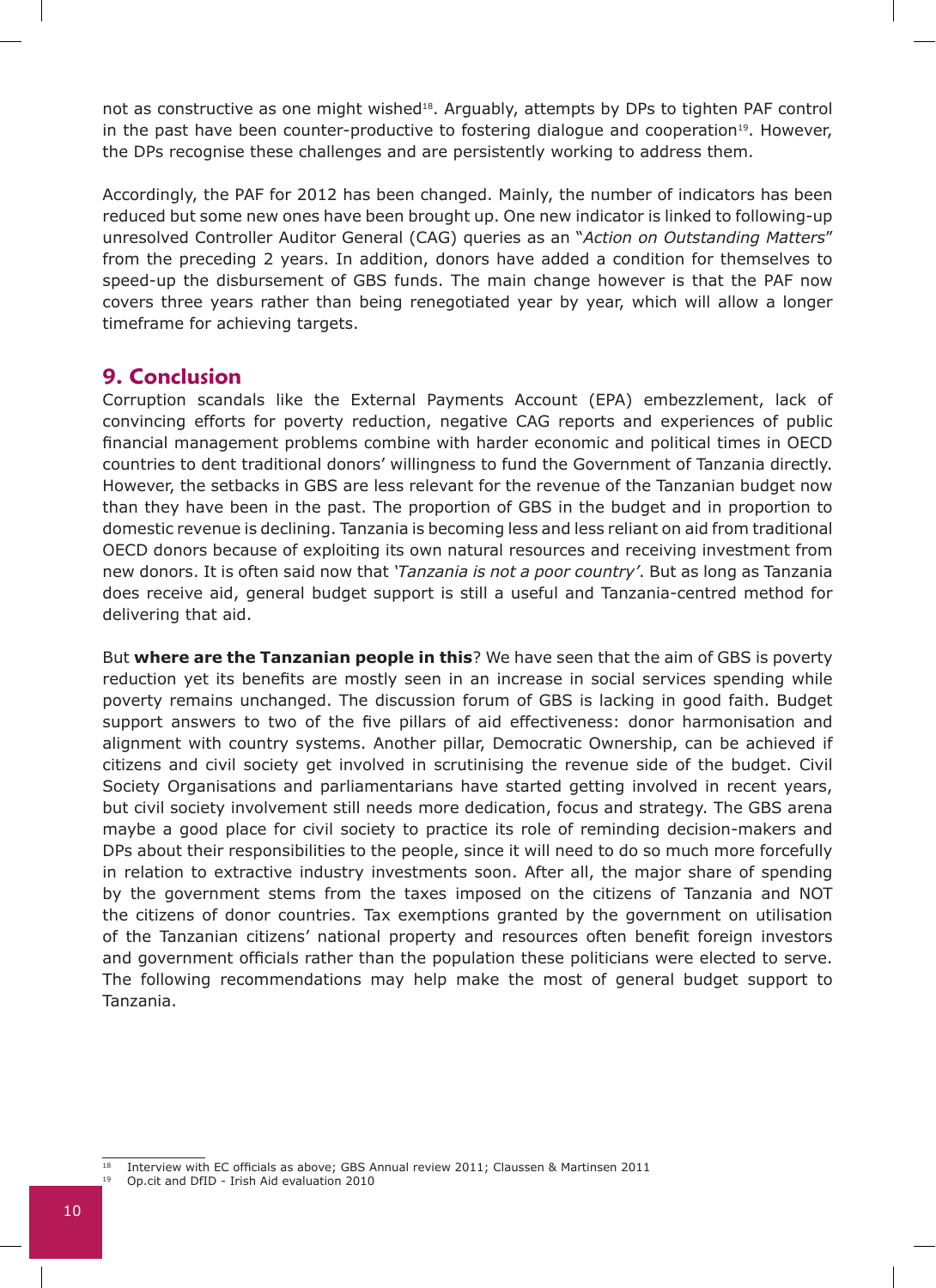## **10. Recommendations**

- The Tanzanian government could insist on a minimum contribution from the donors for GBS in order to decrease administrative transaction costs further.
- The PAF, although thorough, is essentially a self-evaluation. A third party assessment panel, comprising of parliamentarians, civil society, government and donors would make for more objective monitoring.
- Non-Governmental Organisations would have a good opportunity in getting involved in PAF reform, since this guides Government of Tanzania and donor behaviour relating to development cooperation - Tanzanian citizens' money. Many DPs are open to civil society involvement in GBS fora.
- Tanzania's CSOs are keen to be involved with the Joint Assistance Strategy for Tanzania (JAST), the Annual Policy Dialogue and other DP-GoT fora. This needs a thorough understanding of the issues, general as well as sectoral expertise, inputs on content as well as process, and close coordination between organisations.

## **Sources:**

Bank of Tanzania: USD Exchange rates http://www.bot-tz.org/FinancialMarkets/IFEMsummaries/IFEMsummaries.asp

Claussen, Jens and Martinsen, Mari: A brief review of the Performance Assessment Framework (PAF) for GBS to Tanzania. Nordic Consulting Group, 2011

GBS Annual Review 2011, http://www.mof.go.tz/mofdocs/msemaji/GBS%20AR%20 Report%202011%20Final%20.pdf

Joint Irish Aid and DfID country programme evaluation Tanzania 2004/05-2009/10; October 2010 http://www.dfid.gov.uk/Documents/publications1/evaluation/ev713-Tanzania.pdf

Ministry of Finance: Aid Management Platform Disbursement Flash Report January 2012: http://www.mof.go.tz/mofdocs/AMP/Amp%20Monthly%20Report%20Jan%202012%20.pdf

Ministry of Finance: Citizens' Budget 2011-12 http://www.mof.go.tz/mofdocs/budget/Citizens%20Budget/CITIZEN\_ENGLISH\_2011\_12\_ FINAL.pdf

Ministry of Finance: Budget Speech 2012/13: http://www.mof.go.tz/mofdocs/budget/speech/HOTUBA%20YA%20BAJETI%202012- 13%20%20-%20%20ENGLISH.pdf all speeches: http://www.mof.go.tz/index.php?option=com\_content&task=view&id=23&Ite  $mid=37$ 

Ministry of Finance: Budget execution reports, 2006/07 to 2011/12 http://www.mof.go.tz/index.php?option=com\_content&task=view&id=24&Itemid=38